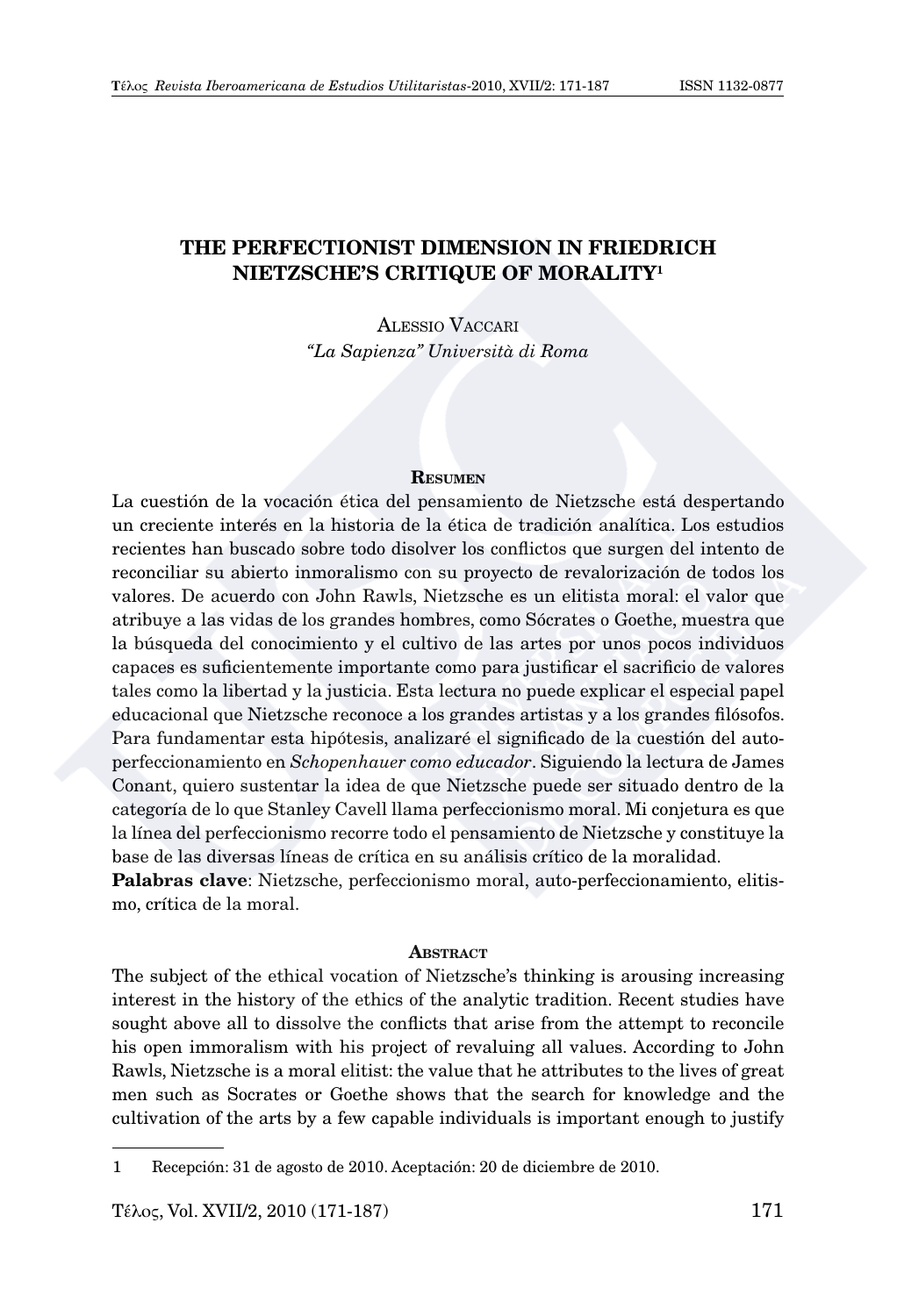the sacrifice of values such as freedom and justice. This reading cannot account for the special educational role that Nietzsche recognizes in the great artists and great philosophers. In order to ground this hypothesis, I shall examine the significance of the subject of self-elevation in Schopenhauer as Educator. Following James Conant's reading, I want to support the view that Nietzsche can be placed within that register of the moral life that Stanley Cavell called moral perfectionism. My conjecture is that the perfectionist line runs through the entire arc of Nietzsche's thinking and is the basis of the various lines of criticism in his critique of morality. **Keywords**: Nietzsche, moral perfectionism, self-elevation, elitism, critique of morality.

The subject of the ethical vocation of Nietzsche's thinking is arousing increasing interest in the history of the ethics of the analytic tradition, showing the richness of the intellectual lines in his philosophy. Studies of the more directly practical aspects of his thought have sought above all to dissolve the conflicts that arise from the attempt to reconcile his open immoralism with his project of revaluing all values. Previously the main theory was that his critique of morality was the expression of an aesthetic conception of value that was constructed on the image of the extraordinary individual. According to Philippa Foot, Nietzsche had every right to be considered an immoralist as fundamental moral ideas such as those of justice and the common good were completely absent from his evaluative perspective.2 But new readings, which began to appear from the 1990s onwards, have claimed that Nietzsche's devaluation of morality is the expression of needs that are themselves part of ethics. Nietzsche claimed his own special conception of ethics and believed that, to be accepted, it would have to get rid of those particular interpretations of it embodied by Christian and modern morality. Those who take this line share the view that Nietzsche's doctrine of value should be included in the category of virtue ethics.<sup>3</sup>

<sup>2</sup> P. Foot: "Nietzsche: The Revaluation of Values". In R. C. Solomon (ed.), *Nietzsche: A Collection of Critical Essays*, Garden City (NY), Anchor Books, 1973, pp. 156-68, reprinted in Philippa Foot, *Virtues and Vices and Other Essays in Moral Philosophy*, Oxford, Clarendon Press, 2002 (first ed. 1978), pp. 81-95.

<sup>3</sup> See Lester H. Hunt, *Nietzsche and the Origin of Virtue*, London, Routledge, 1991; Michael Slote, Nietzsche and Virtue Ethics, "International Studies in Philosophy 30/3 (1998), pp. 23- 27; Robert C. Solomon, *Nietzsche's Virtues: A Personal Enquiry*, in Richard Schacht (ed.), *Nietzsche's Postmoralism*. *Essays on Nietzsche's Prelude to Philosophy's Future*, pp. 123- 148, in the same volume see also Alan White, *The Youngest Virtue*, pp. 63-78. For a more recent reading that interprets Nietzsche's ethics as a perfectionist version of virtue ethics revolving around an original conception of the will to power see Christine Swanton, *Nietzschean Virtue Ethics*, in Stephen M. Gardiner (ed.), *Virtue Ethics Old and New*, Ithaca, Cornell University Press, 2005, pp. 179-192.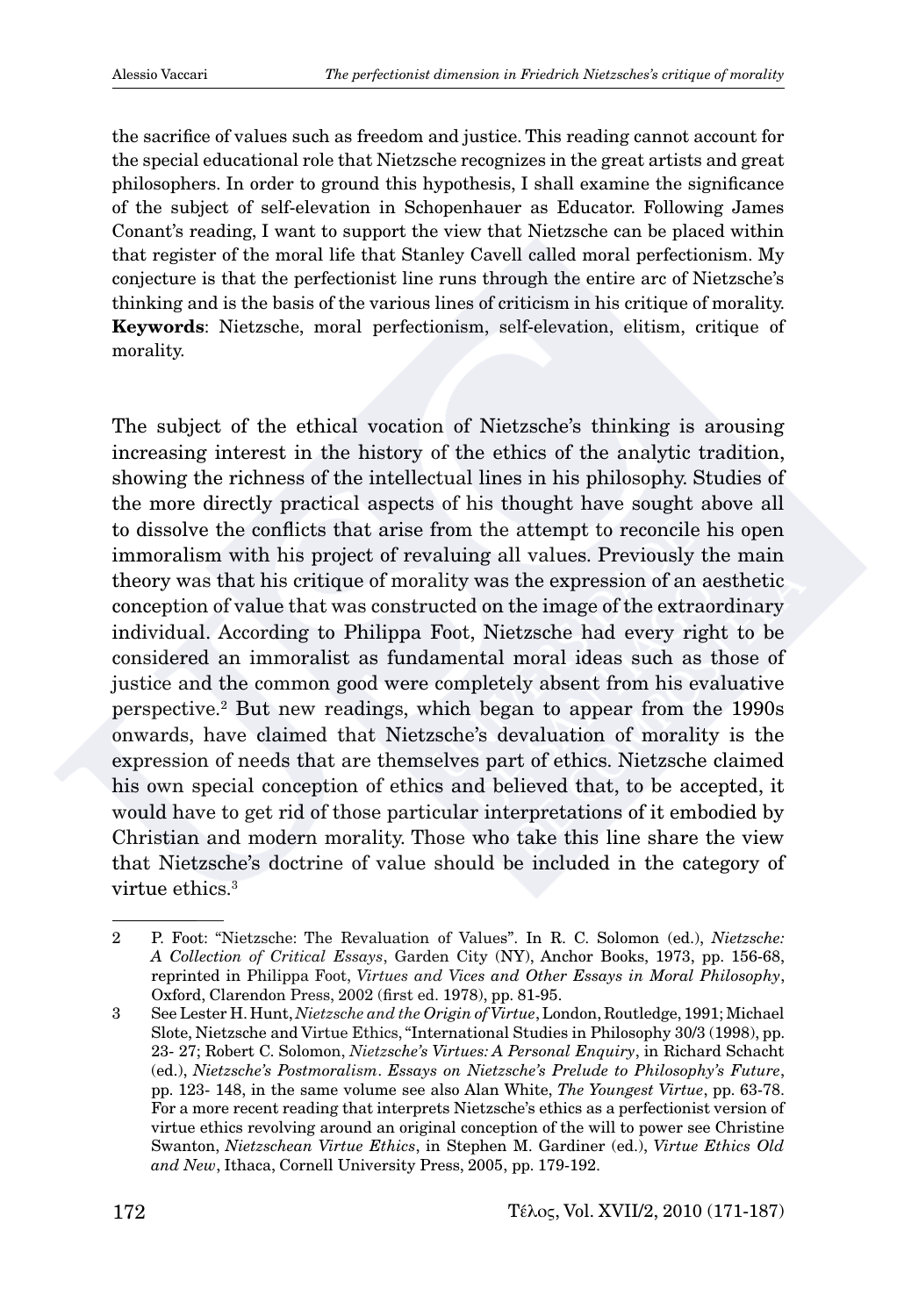Another way of reconsidering Nietzsche's thought has sought to deepen our understanding of some differences with the critique of moral theory advanced by the ethics of virtue. One of these lines insists on the importance Nietzsche attributes to the criticism of Christian and modern moral culture – a subject distinct from the traditional concern of analytic virtue ethics with the inadequacy of contemporary utilitarian and Kantian moral theory.4 What I am wanting to claim is that Nietzsche's polemical aim is not to demolish philosophical theories but combat a culture that impoverishes humanity and thwarts individual perfectionism. To do this, in the first part I shall examine the significance of the subject of selfelevation in his early work *Schopenhauer as Educator*. Following James Conant's reading, I want to support the view that Nietzsche can be placed within that register of the moral life that Stanley Cavell called moral perfectionism. My conjecture is that the perfectionist line runs through the entire arc of Nietzsche's thinking and is the basis of the various lines of criticism in his critique of morality.

## **1. An Elitist Conception of Morality?**

The first treatment of the theme of individual perfectionism appears in Nietzsche's writings in *Schopenhauer as Educator*, a youthful work written in the early 1860s, a period that was a laboratory in which he gradually set about elaborating some of the ideas that found expression in the works of the 1880s. This theme derives from a combination of heterogeneous philosophical influences, from English and European Romanticism to Emerson's philosophy. The failure to include *Schopenhauer as Educator* as part of this complex story has led some interpreters to attribute to Nietzsche a version of moral perfectionism that we might consider a radical form of moral elitism.5

The elitist reading owes much of its popularity to some observations that John Rawls formulated in his *Theory of Justice*. Rawls describes Nietzsche's ethics as a teleological theory "directing society to arrange institutions…so as to maximize the achievement of human excellence

<sup>4</sup> See Brian Leiter, *Nietzsche and the Morality Critics*, "Ethics" 107 (1997), pp. 250-285.

<sup>5</sup> See John Rawls, *A Theory of Justice*, Cambridge (Mass.), Harvard University Press, 1971, pp. 272-278. For a reading that follows Rawls' elitist interpretation and then tries to specify the supposed principles of distributive justice that are the basis of Nietzsche's political philosophy, see Thomas Hurka, *Perfectionism*, Oxford, Oxford University Press, 1993, pp. 75-6. The elitist element in Rawls' interpretation has had a strong impact on so-called naturalist readings of Nietzsche. For naturalists the central theme of Nietzsche's philosophy consists in accounting for human behaviour, and the disciplines and institutions it creates, through scientific explanations that refer to psychic and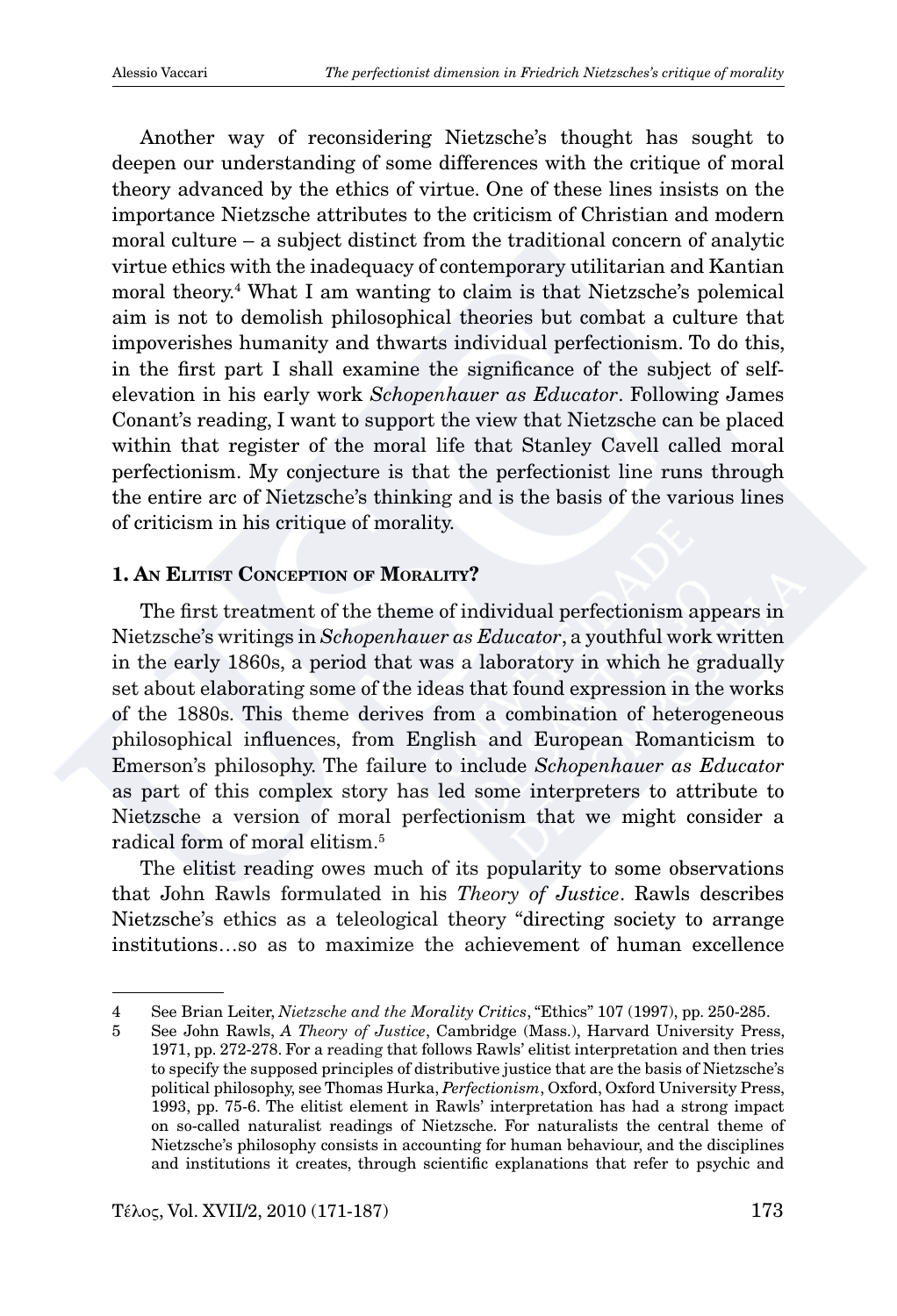in art, science and culture".6 Following Philipp Pettit's method of classification, we might define this way of understanding perfectionism with the expression consequentialism of excellence.<sup>7</sup> The perfectionism described by Rawls is indeed a theory that identifies good with excellence in the arts and sciences and defines as just the actions that maximize good in this sense. For Rawls the value that, from *Schopenhauer as Educator* onwards, Nietzsche attributes to the lives of great men such as Socrates or Goethe shows that the search for knowledge and the cultivation of the arts by a few capable individuals is important enough to justify the sacrifice of values such as freedom and justice.

This reading cannot account for the special educational role that Nietzsche recognizes in the great artists and great philosophers. A recurrent theme in Nietzsche's early writings, particularly in *Schopenhauer as Educator*, is that a concrete representation of what we admire in others helps us to focus what we really are, or our true self. And it is precisely fidelity to this self that characterizes the virtuous life. In the first part of this work I intend to illustrate this point. In the second I shall try to suggest that the critique of morality should be explained starting from this non-elitist interpretation of perfectionism that Nietzsche has: the devaluation of values is an attempt to demolish a culture that suffocates the development of a fully individual and authentically moral life.

# **2. Moral Perfectionism in** *Schopenhauer as Educator*

*Schopenhauer as Educator*, or the third Untimely Meditation, opens with a violent attack on the idleness and timidity that characterize the modern individual and make him unable to claim to be "unique".8 Nietzsche claims that each individual is aware of his own uniqueness, but tends to hide this awareness from himself, not only for fear of others, who demand we respect the conventions, but above all out of adaptability and sloth. We

physiological facts about people. According to Brian Leiter, the most authoritative exponent of this current, Nietzsche embraced a conception he describes as a "doctrine of types", by which each human being has a particular psycho-physical constitution that makes him a person of a certain type. Leiter attributes to Nietzsche a theory of human nature that gives a biological foundation to elitist readings. For Leiter, not only do our psycho-physical characteristics necessarily determine who can become a great artist, but are responsible for the fact that what determines good and the flourishing of "creative talents" cannot be harmful to other human beings, see B. Leiter, *Nietzsche on Morality*, London and New York, Routledge, 2002, p. 10; p. 105.

<sup>6</sup> John Rawls, *op. cit*., p. 272.

<sup>7</sup> See Philip Pettit, *Consequentialism*, in Peter Singer, *A Companion to Ethics*, London, Blackwell, 1991, pp. 230-240.

<sup>8</sup> Friedrich Nietzsche, *Schopenhauer as Educator*, in *Untimely Meditations* edited by D. Breazeale, Cambridge, Cambridge University Press, 1997 (2010), p. 127.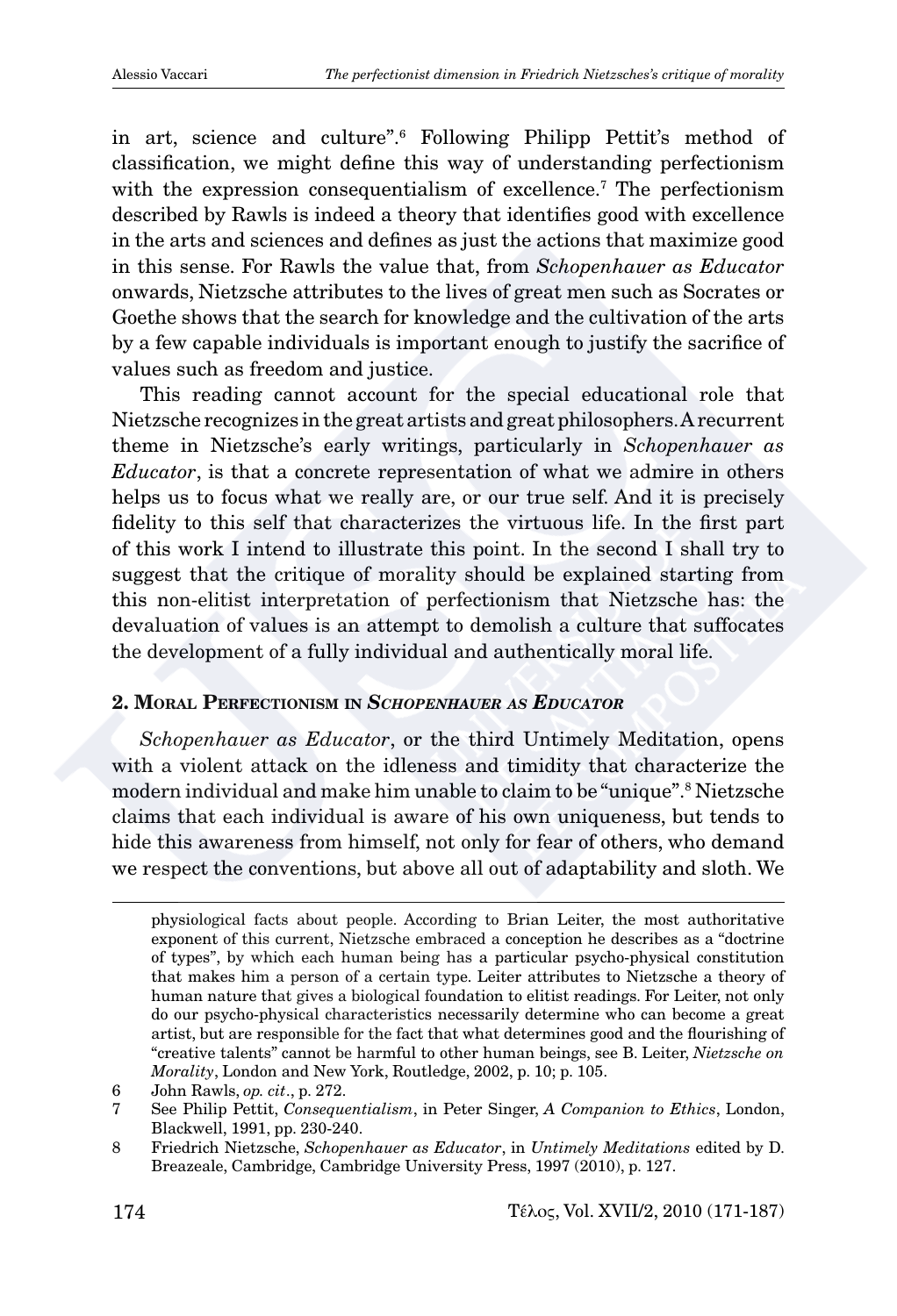prefer to appear as "factory products"9 than risk the unpleasantness and suffering that would be imposed on us by "unconditional nakedness"10 and loyalty to it. For Nietzsche this condition has determined the disappearance of what has authentic value and is identified with that life that lives its uniqueness with rigorous coherence.

The fundamental question of *Schopenhauer as Educator* is whether there are means by which human beings can find themselves again. Nietzsche's thesis is that the path of knowledge leading to our true self necessarily passes through those exemplary figures we admire and that we can rightly regard as our educators.

Paradoxically the place in which Nietzsche described this perfectionist theme most clearly is precisely section 6, the very place from which Rawls' elitist interpretation starts. It is worth recalling the text in its entirety:

"Mankind must work continually at the production of individual great men – that and nothing else is its task. […]

For the question is this: how can your life, the individual life, receive the highest value, the deepest significance? How can it be least squandered? Certainly only by your living for the good of the rarest and most valuable exemplars, and not for the good of the majority, that is to say those who , taken individually, are the least valuable exemplars. […]

By coming to this resolve he places himself within the circle of *culture*; for culture is the child of each individual's self-knowledge and dissatisfaction with himself. Anyone who believes in culture is thereby saying: 'I see above me something higher and more human than I am; let everyone help me to attain it, as I will help everyone who knows and suffers as I do […]."11

The whole passage revolves around the significance in our lives of our relation with those we regard as exemplary figures. As James Conant claimed, "exemplar" is a term that recalls the debate on Kant's concept of genius that developed within German Romantic philosophy in the XIX century.12 In this context exemplary individuals are those who have achieved excellence in qualities that are common to all human beings. A genius does not possess special talents or natural gifts that make him

<sup>9</sup> Friedrich Nietzsche, *Schopenhauer as Educator*, p. 127.

<sup>10</sup> Friedrich Nietzsche, *Schopenhauer as Educator*, p. 127.

<sup>11</sup> Friedrich Nietzsche, *Schopenhauer as Educator*,161-162

<sup>12</sup> Against the current of readings influenced by Nietzsche's criticism of the writings of the Schlegel brothers on Greek tragedy, which tend to understate Nietzsche's debt to the German Romantics,Conant has brought out profound affinities between Nietzsche's moral perfectionism and Friedrich Schlegel's. See James Conant, *Nietzsche's Perfectionism: A Reading of Schopenhauer as Educator*, in R. Schacht, *Nietzsche's Postmoralism. Essays on Nietzsche's Prelude to Philosophy's Future*, Cambridge, Cambridge University Press, 2001, pp. 181-257, in particular pp. 191-96.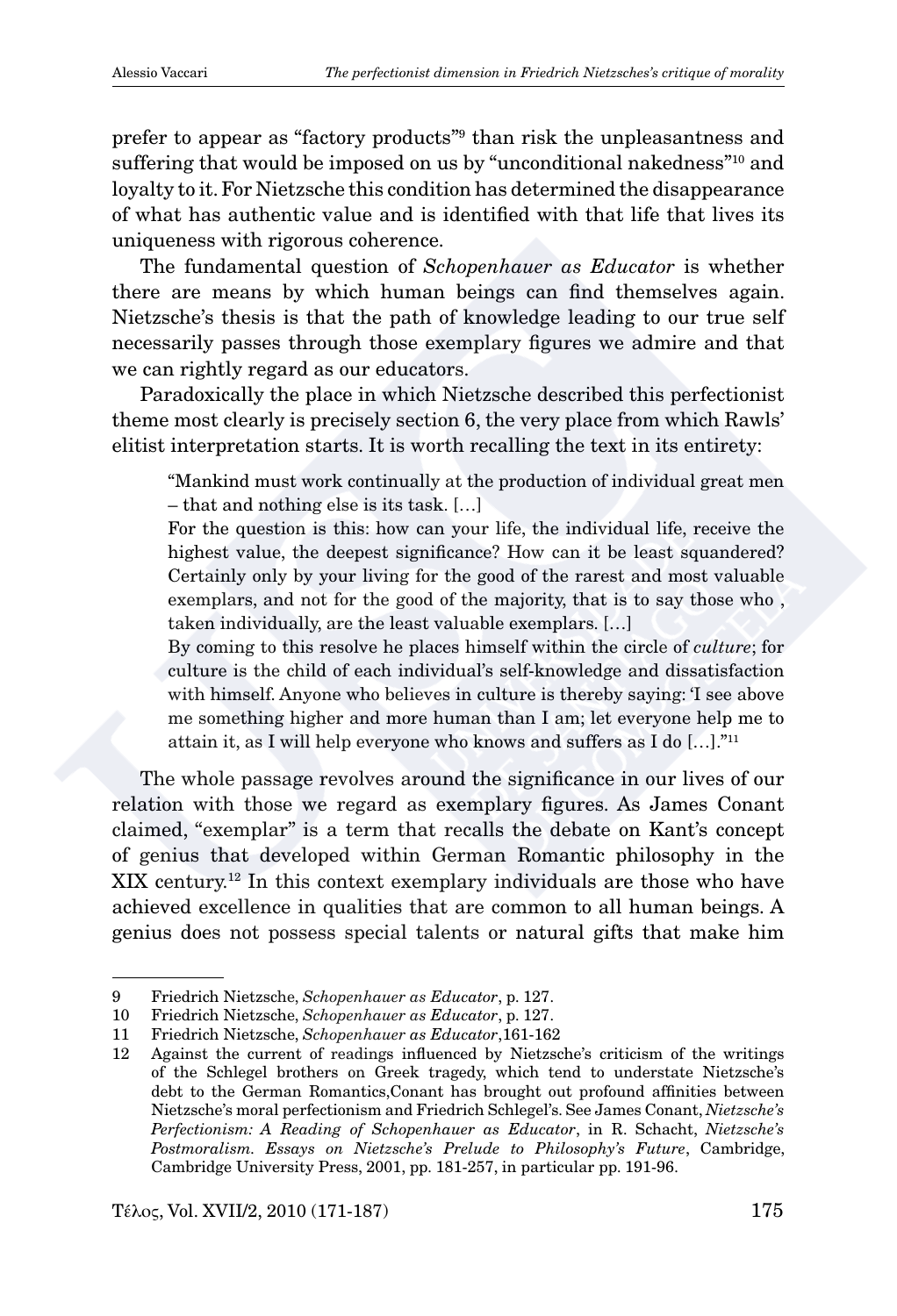constitutionally different from us: what separates him from us is not a difference in kind but of degree, depending on the perseverance with which the exemplary figure has cultivated his combination of qualities. In the Romantic framework it is precisely the resemblance between us and those we admire that is the basis of their educational power. If their exemplary character does not depend on the exercise of an innate talent, the admiration they arouse is not a mark of the distance that separates the work of genius from its audience, but of its capacity to arouse in those that admire it a desire to emulate what is exemplary in it but without imitating it.<sup>13</sup>

Conant claims that the numerous textual recurrences of the term "exemplary" in *Schopenhauer as Educator* should be read in the light of this context. I should like to demonstrate the suggestiveness of this conjecture by dwelling on the way in which it accounts for Nietzsche's conception of value following a perfectionist rather than an elitist line. The central idea in the passage quoted above is that each of us can answer the fundamental ethical question "how can my life take on value and meaning?" only by living for the good of the most valuable exemplary figures. According to the elitist interpretation, Nietzsche's suggestion is justified by the fact that only the lives of the "great artists" have moral value, and so the only way in which human beings without talent can act well is by working to encourage the birth and development of the most capable. This conjecture conflicts with many passages in the third Untimely Meditation in which Nietzsche firmly claims that not only the "great artists", but all human beings, have value in that they all have individual creative uniqueness. On this point, for example, he writes:

"Each of us bears a productive uniqueness within him as the core of his being; and when he becomes aware of it, there appears around him a strange penumbra which is the mark of his singularity."14

In contrast with the elitist reading, Nietzsche claims that what confers value on the life of each human being is the fact that it exemplifies an individual life that cannot be reduced to the others – not in the banal sense

<sup>13</sup> According to Conant, it is precisely on this last point that the Romantic position differs from Kant's. While Kant claims that the genius' exemplary work constitutes a model to imitate, the Romantics claimed that the concept of imitation should have no place either in the arts or in morality (see Conant, *op. cit.*, p. 193).

<sup>14</sup> Friedrich Nietzsche, *Schopenhauer as Educator*, p.143. See also p. 163, when he claims: '[…] so that the men we live among resemble a field over which is scattered the most precious fragments of sculpture where everything calls to us: come, assist, complete, bring together what belongs together, we have an immeasurable longing to become whole'.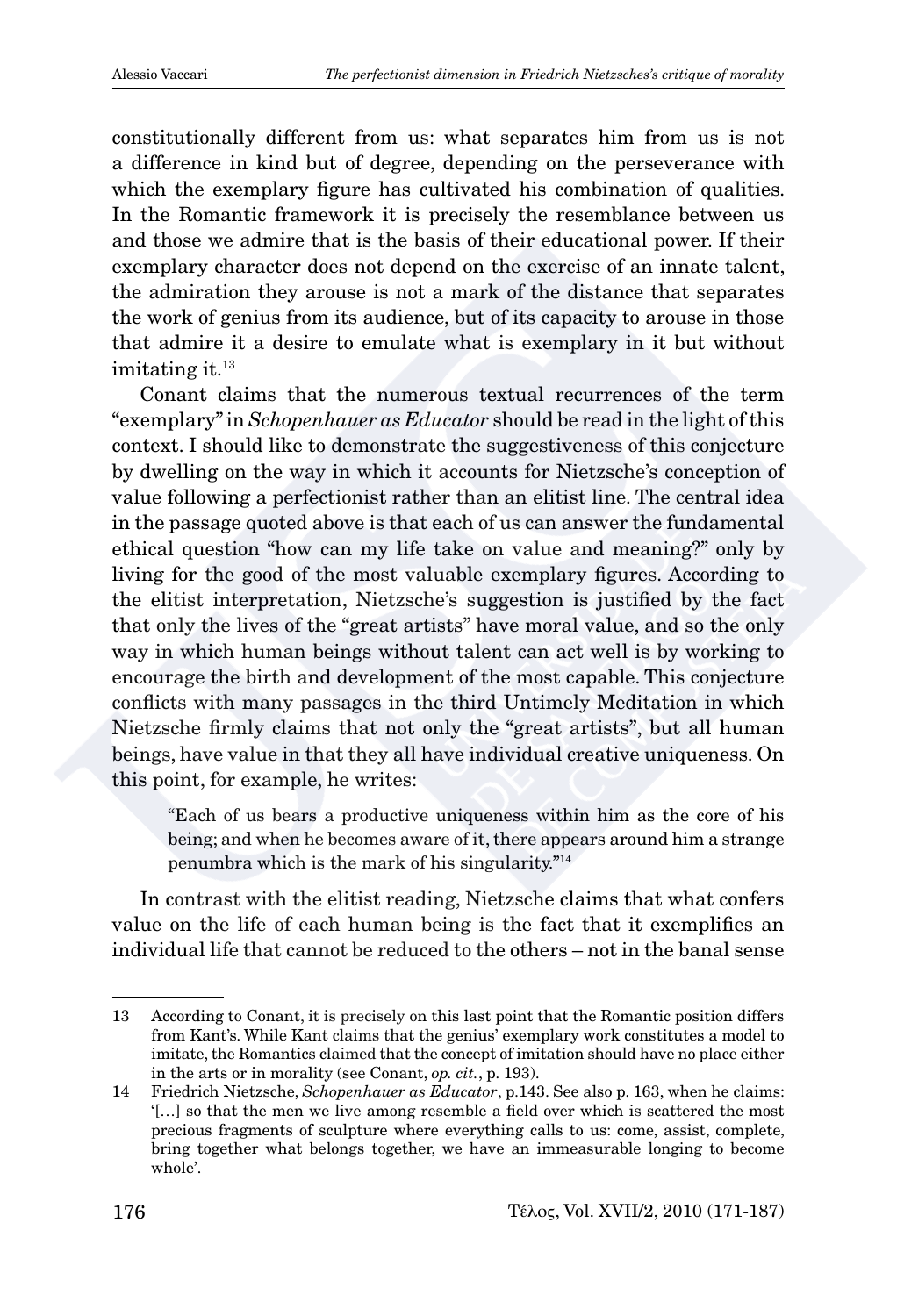of being numerically distinct from the others, but in a qualitative sense by which each of us has individual creative uniqueness.

Recalling the Romantic theme of the educational role of the great artists, Nietzsche claims that awareness of oneself as unique and original comes from an emulative and not imitative relation with the figures we admire. As part of the relation with our exemplar a special movement takes place which consists in the transition from an initial admiration for what is perceived as outside our self and as a prerogative of the master, to a gradual awareness of the existence of a better self; something that we are not yet but that we might be and that shames us for what we are at present. This aspect places Nietzsche in that register of the moral life that Stanley Cavell called moral perfectionism.15 In this tradition the very idea of a divided self means that there is a perspective of judgment on oneself that reveals the gap between us as we are and how we might be. This perspective, which is always constructed inside a dialectical relation with one's educators, tends to express disapproval for the present situation and to arouse a desire for inner reform.<sup>16</sup>

In the perfectionist context "living for the good of the exemplar" does not mean imitating him or sacrificing one's life for his fulfilment, but is the condition for discovering one's individuality, one's true self, and for giving sense and value to one's life.

"But how can we find ourselves again? How can man know himself? […]. This, however, is the means by which an inquiry into the most important aspect can be initiated. Let the youthful soul look back on life with the question: what have you truly loved up to now, what has drawn your soul aloft, what has mastered it and at the same time blessed it? Set up these revered objects before you and perhaps their nature and their sequence will give you a low, the fundamental law of your own true self. […] for your true nature lies, not concealed deep within you, but immeasurably high above you, or at least above that which you usually take yourself to be. […] your educators can be only your liberators."17

The relation with the exemplar causes two profoundly interlinked effects: self-knowledge and anxiety. Comparison with what we admire reveals the existence of a higher self – a self in the light of which what we are seems now false, deceitful and empty, a self with which we can no longer fully identify. Yet, what Nietzsche calls our higher self appears as

<sup>15</sup> Stanley Cavell, *Cities of Words. Pedagogical Letters on a Register of the Moral Life*, Cambridge (Mass.), The Belknap Press of Harvard University Press, 2005, p. 2.

<sup>16</sup> *Ibid*.

<sup>17</sup> Friedrich Nietzsche, *Schopenhauer as Educator*, p. 129.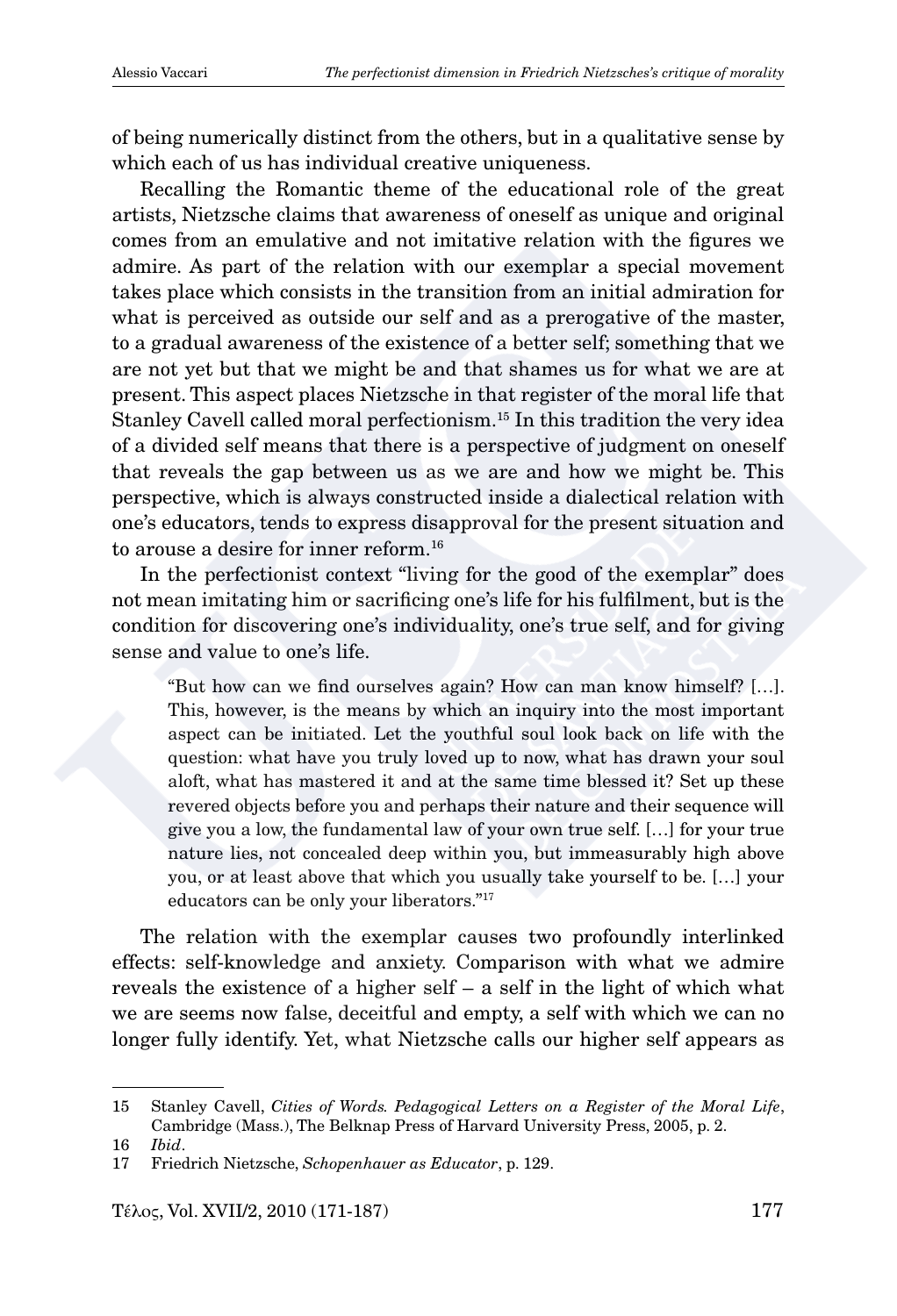something that we are not yet and that is distant from us. This relation is the source of a special anxiety, caused by the gap between what we are now and what we perceive as our real self, which is still distant from us. This feeling of dissatisfaction is the source of the desire to look beyond the present self and try to achieve our higher self. According to Nietzsche this aspect is the kernel of the transforming power of every educational relation with our master, which is always emulative and not imitative.

For Nietzsche each individual compares himself sooner or later with his higher self. The real difficulty of the perfectionist route is not in gaining access to a critical perspective of what we are and discovering a future self that we have yet to achieve, but in overcoming the adversities that are inevitably linked to the imperative to remain loyal to this discovery.18 In *Schopenhauer as Educator* Nietzsche describes the difficulty of loyalty to ourselves with the image of the bridge over life that only we can build.

"No one can construct for you the bridge upon which precisely you must cross the stream of life, no one but you yourself alone. There are, to be sure, countless paths and bridges and demi-gods which would bear you through this stream, but only at the cost of yourself: you would put yourself in pawn and lose yourself. There exists in the world a single path along which no one can go except you: whither does it lead? Do not ask, go along it. Who was it who said: 'a man never rises higher than when he does not know whither his path can still lead him'?"19

It is an individual path that generates what for Nietzsche is our moral duty *par excellence*, which he identifies with the virtue of authenticity.

Nietzsche, unlike the claims of the elitist reading, is not interested so much in the works of the great artists as in our relation with them and the capacity of this relation to arouse forms of admiration that can elevate us. Experiencing this relation means placing "within the circle of culture".20 Only real culture, "child of each individual's self-knowledge and dissatisfaction with himself"21 can unmask the inclination to idleness that is the basis of our false sense of virtue and encourage self-transformation.

<sup>18</sup> Loyalty to oneself can be described through both purely ethical and aesthetic concepts. Ethically, it is the most important virtue: the duty to cultivate what Nietzsche in Ecce Homo calls "giving a style to one's character", on this point see Alexander Nehamas' excellent reconstruction in '*How One Becomes What One Is*', "Philosophical Review" 92 (1983), pp. 385-417. Considered in its aesthetic aspects, loyalty to oneself is identified with the determination to live a life that expresses one's originality. On the difficulty of keeping the ethical and aesthetic dimensions distinct see Conant, *op. cit.*, p. 206 and pp. 216-226.

<sup>19</sup> Friedrich Nietzsche, *Schopenhauer as Educator*, p. 129.

<sup>20</sup> Friedrich Nietzsche, *Schopenhauer as Educator*, p. 162.

<sup>21</sup> Friedrich Nietzsche, *Schopenhauer as Educator*, p. 162.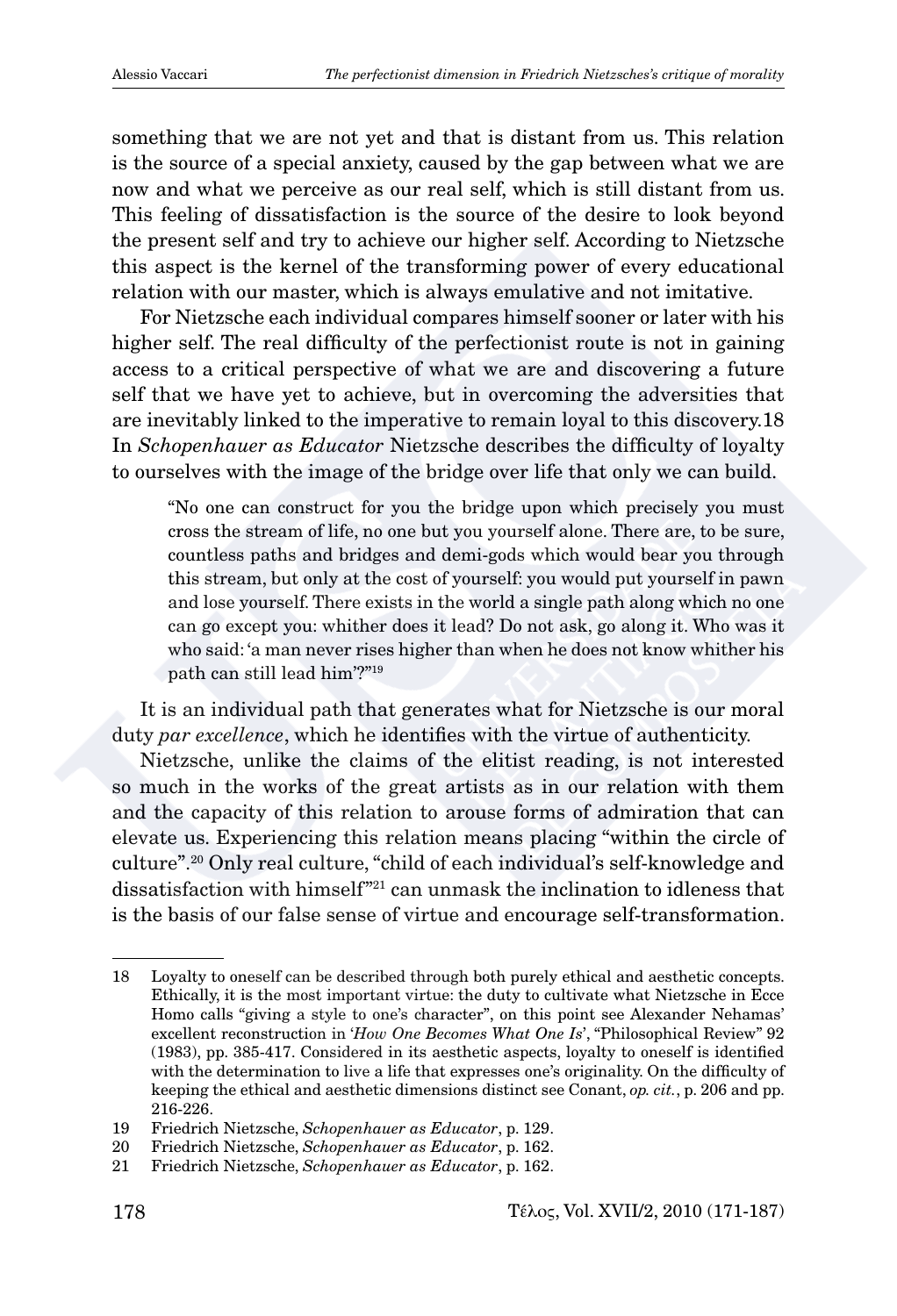Nietzsche calls this intimate and personal aspect of our life in culture the "*first consecration to culture*".22 What criticism has neglected is that there is also a "second consecration of culture".

"This sum of inner states is, I said, the first consecration to culture; I now have to describe the effects of the *second* consecration, and I realize that here the task is more difficult. For now we have to make the transition form the inward event to an assessment of the outward event; the eve has to be directed outwards so as to rediscover in the great world of action that desire for culture it recognized in the experiences of the first stage just described, the individual has to employ his own wrestling and longing as the alphabet by means of which he can now read off the aspirations of mankind as a whole. But he may not halt even here; from this stage he has to climb up to a yet higher one; culture demands of him, not only inward experience, not only an assessment of the outward world that streams all around him, but finally and above all an act, that is to say a struggle on behalf of culture and hostility towards those influences, habits, laws, institutions in which he fails to recognize his goal: which is the production of the genius."23

The thesis I want to advance is that Nietzsche's critique of morality in the later works is the completion of this project. One of the main reasons the elitist interpretation has been misunderstood has been neglect of the link between *Schopenhauer as Educator* and the writings of the 1880s. In the light of this connection, Nietzsche's work can be regarded as an attempt to create culture in its two main dimensions. On the one hand, through his writings he aims to embody the function of the moral educator able to bring about in his readers a process of inner transformation. On the other, he undertakes to demolish the dominant moral pseudo-culture, showing its tendency to debase what gives meaning and value to the lives of human beings.

### **3. Nietzsche's Immoralism**

In *Schopenhauer as Educator* the exemplars able to kindle a process of self-transformation are described as authentically moral figures. On the subject of the lack of masters, Nietzsche writes

"[…] then one finally asks oneself: where are we, scholars and unscholarly, high placed and low, to find the moral exemplars and models among our contemporaries, the visible epitome of morality for our time?"24

<sup>22</sup> Friedrich Nietzsche, *Schopenhauer as Educator*, p. 163.

<sup>23</sup> Friedrich Nietzsche, *Schopenhauer as Educator*, p. 163.

<sup>24</sup> Friedrich Nietzsche, *Schopenhauer as Educator*, p. 132.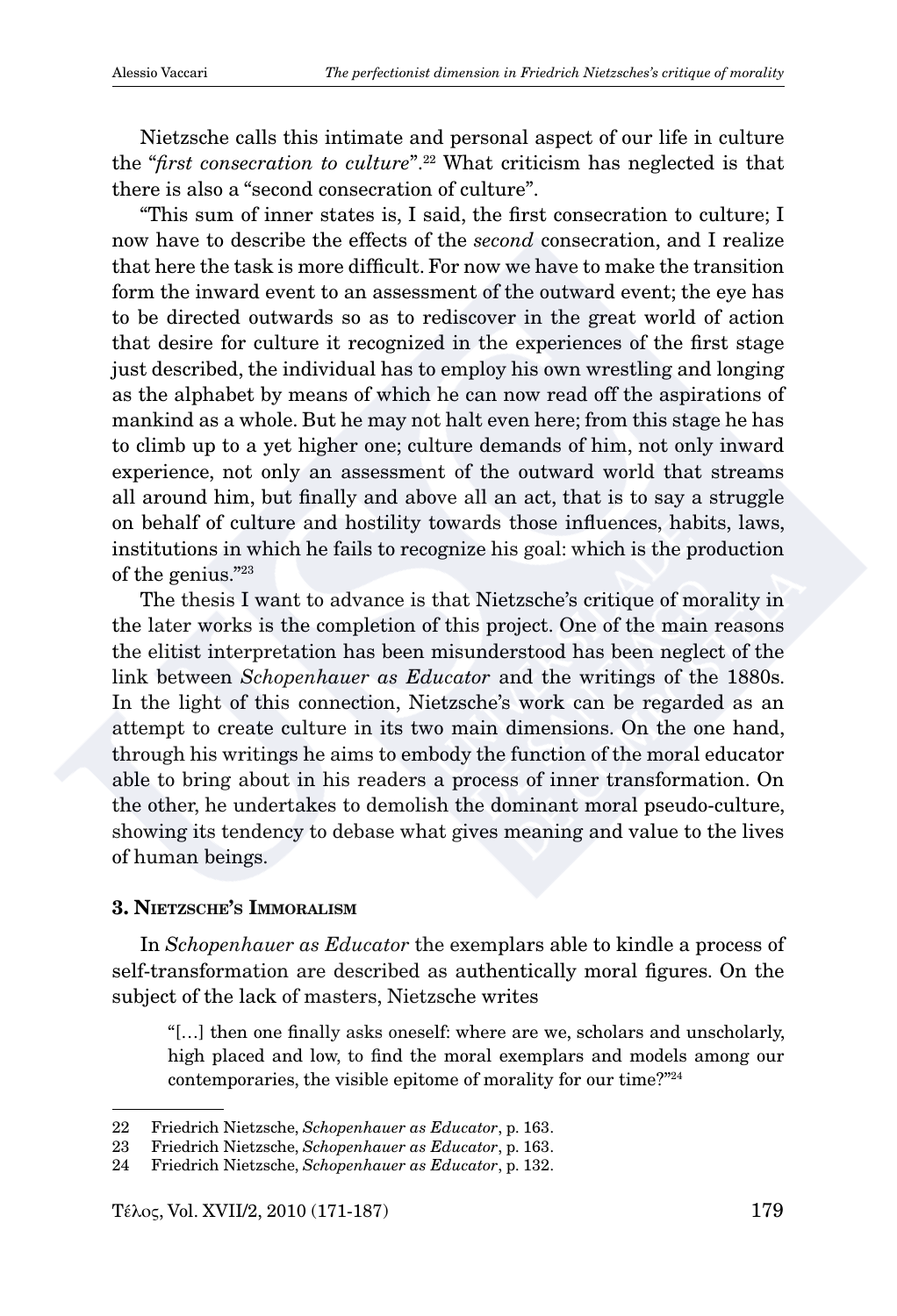The vocation of *Schopenhauer as Educator* seems in conflict with the devaluation of morality that is at the centre of the writings of the 1880s and with the inclination to define himself the "first *immoralist*".25 To examine this point we need to briefly consider the argumentative strategy behind Nietzsche's immoralism. An important indication can be found in the penultimate chapter of *Ecce Homo*, entitled "Why I am a destiny". Only a few years after the writing of his most famous works, such as *Thus Spake Zaratustra*, *Beyond Good and Evil* and the *Genealogy of Morals*, Nietzsche claims that he at last knows his true self. His mission consists in bringing about the transvaluation, or the change, of all values.<sup>26</sup> After praising his discovery, Nietzsche explains the rhetorical strategy that directed the announcement of this message of truth in his earlier works. He wanted to use an openly provocative language: he described himself as an immoralist.

"Do you want a formula for a destiny like this, one *that becomes a human being*? – You will find it in my *Zarathustra*.

- and whoever wants to be a creator in good and evil first has to be a destroyer and smash values.

Thus the highest evil is part of the highest good: but this is the creative good."27

# Further on, on the subject of his immoralism

"Have I been understood? – What sets me apart, what singles me out over and above the rest of humanity is the fact that I *uncovered* Christian

<sup>25</sup> Friedrich Nietzsche, *Ecce Homo*, in *The Anti-Christ, Ecce Homo, Twilight of the Idols*  edited by A. Ridley and J. Norman, Cambridge, Cambridge University Press, p. 145. Recent studies have recognized the presence of two different meanings of "morality" in Nietzsche's writings, but have advanced inadequate or partial explanations of the distinction. One interpretative line, defended by Brian Leiter, claims that the distinction refers to the difference that exists between values that foster the wellbeing of great artists and those that are useful for the survival of "mediocre" individuals who lack the talents required for producing works of genius. See B. Leiter, *Nietzsche on Morality*, 2002, chap. 4 – a reading that is unacceptable for reasons similar to those we have mentioned in connection with Rawls' interpretation. A second line, defended by Maudemarie Clark, offers a detailed account both of the false premises – the connection with an unacceptable idea of voluntariness – and the philosophical errors – the confusion between regret and shame – linked to the prevailing morality, but has not characterized exhaustively the positive meaning of morality. See M. Clark, *On the Rejection of Morality: Bernard Williams's Debt to Nietzsche*, in R. Schacht, 2001, pp. 100-122. Clark rightly claims that for Nietzsche positive morality must distance itself from an ascetic ideal of purity linked to a nihilistic perspective, which is the basis of Christian morality, but does not grasp that the reasons for which Nietzsche refused to identify the concept of morality with the nihilistic ideal depended on the fact that he accepted a perfectionist register of the moral life.

<sup>26</sup> Friedrich Nietzsche, *Ecce Homo*, p. 127.

<sup>27</sup> Friedrich Nietzsche, *Ecce Homo*, p. 144.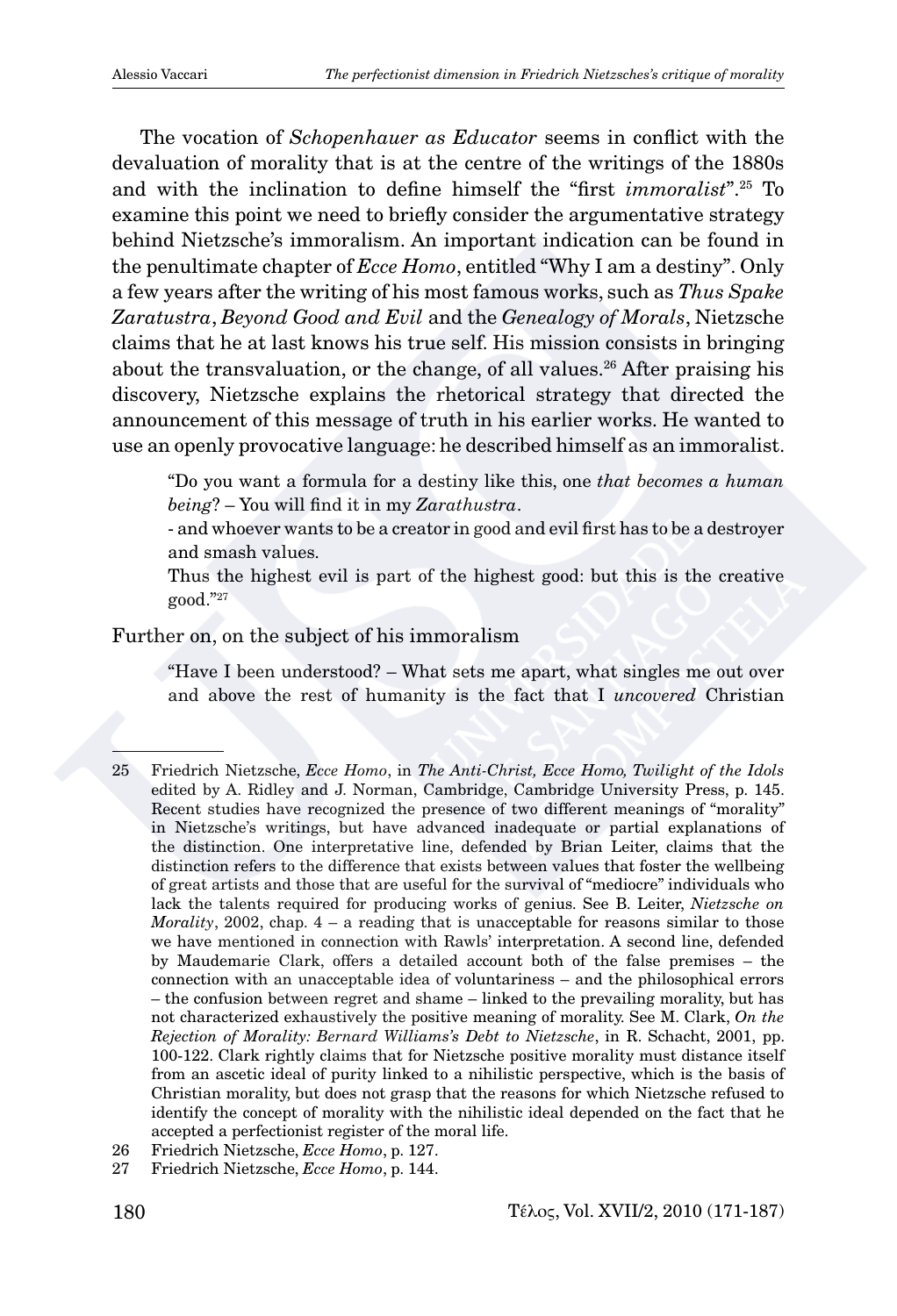morality. That is why I needed a word whose significance lay in challenging everyone."28

Nietzsche does not intend to get rid of morality, he wants rather that each of us once again gives a meaning to the evaluative terms that a culture dominated by Christian components has emptied of meaning. A theme already present in *Schopenhauer as Educator* is that moral education is a practice that does no more than transmit empty formulae: terms like good or virtue have become words that no longer make thought possible.29 The only possibility for our evaluative language to once more express moral concepts is through a provocative use of language itself. Nietzsche discredits the word "moral" because he wants his readers to mistrust their linguistic means. They must be convinced that the words they use cannot express what has value.30 Consequently, in this context immoralism does not mark a phase of rethinking the theme of the moral call in *Schopenhauer as Educator*. On the contrary, it is a necessary transition in the perfectionist strategy that emphasizes the fact that the process leading to a new meaning for moral language is a personal journey that is defined by the need to cultivate ourselves.

## **4. The perfectionist dimension in Nietzsche's Critique of Morality**

Nietzsche's immoralism, then, has meaning only in the light of the distinction between a positive and desirable concept of morality and a negative and regrettable one. I would like now to make the terms of this difference less blurred and clearer. My thesis is that an examination of the different characteristics of morality that Nietzsche wants to oppose supports the hypothesis that the positive concept of morality he wants to sustain develops from the perfectionist theses expressed in the third Untimely Meditation. The critique of morality is a fundamental passage in the broader critique of culture, the second consecration to culture, which thwarts the moral development of human beings. $31$  To this end, we can

<sup>28</sup> Friedrich Nietzsche, *Ecce Homo*, p. 148.

<sup>29</sup> Friedrich Nietzsche, *Scopenhauer as Educator*, p. 11 – a theme taken up a few years later in Chapter Two of John Stuart Mill's *On Liberty*.

<sup>30</sup> For the analogies between Nietzsche's rhetorical strategy and Emerson's concept of provocation see J. Conant, 2001, p. 217.

<sup>31</sup> The reading proposed in this article differs from those interpretations that claim that Nietzsche's critique of morality can be assimilated to that formulated by the so-called "morality critics". Thomas Nagel has defended this position, claiming that in both cases the central theme is the conflict between the imperatives of the good life and the duties of the moral life, see ID., *The View from Nowhere*, Oxford, Oxford University Press, 1986, p. 196; see also R. Louden, *Can We Be Too Moral?*, "Ethics" 98 (1988), pp. 361-80, p. 361. Nagel's view ignores an important point. What is peculiar to Nietzsche's critique is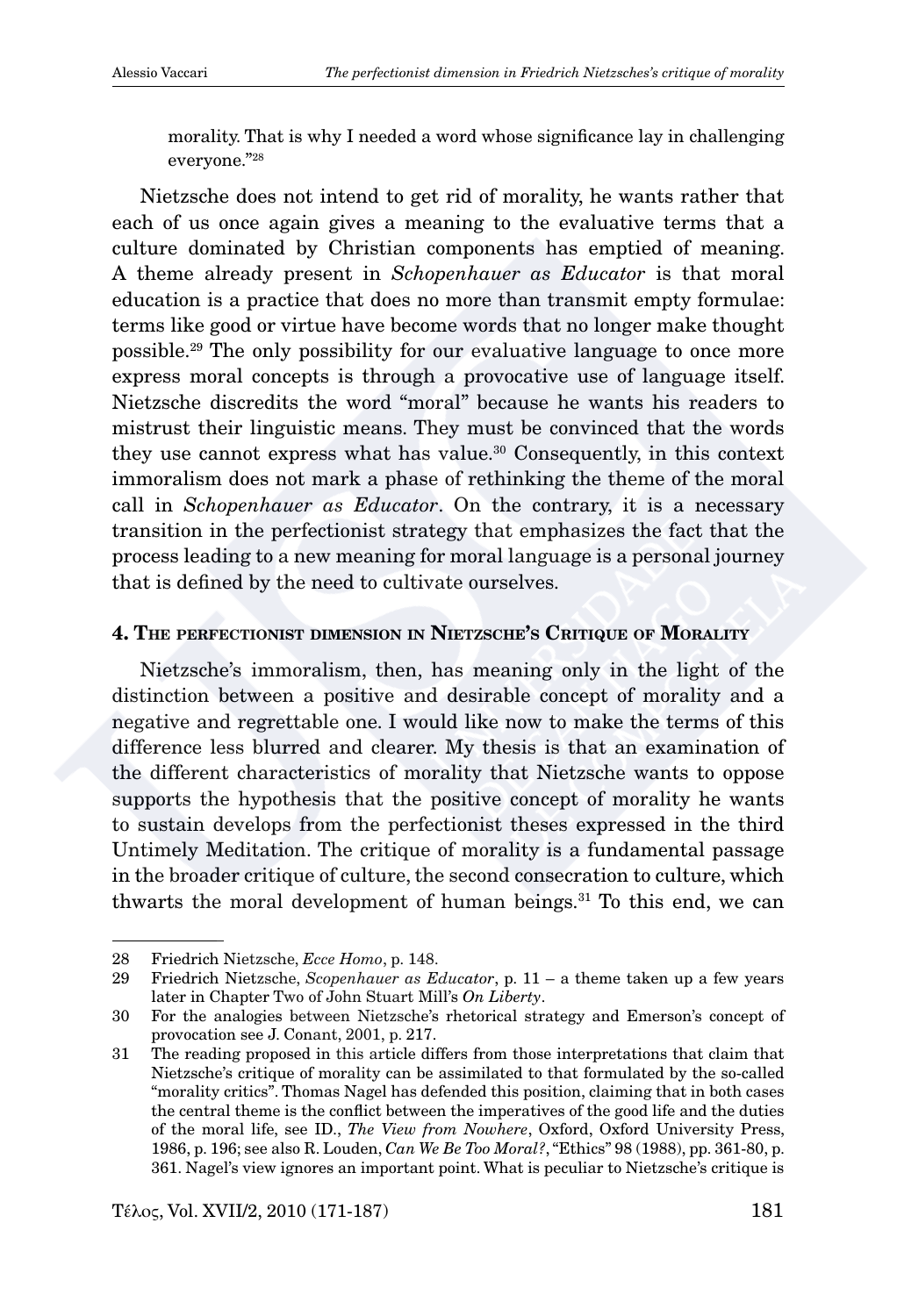divide Nietzsche's argument against the reigning moral culture in two parts. In the first he discusses the psychological motives that explain its genesis, particularly the resentment and hatred that one particular class of people nurtures for another.<sup>32</sup> In the second, he examines its normative components, which he identifies with a certain way of understanding values like pity, altruism and the search for happiness.<sup>33</sup> The two parts of the argument throw light on the reasons that had convinced Nietzsche that the main components characterizing the moral culture in which he found himself are hostile to education and individual elevation.

This last hypothesis makes a good starting-point. In the first essay of the *Genealogy of Morals* Nietzsche claims that the morality associated with Christianity does not derive from a supposed divine inspiration, but is the creation of a particular social class of people, whom he calls variously "the mob", "the slaves", "the herd" etc., <sup>34</sup> in a particular historical moment that can be placed roughly in the early centuries of the Roman Empire. Slaves create morality as a reaction to unfavourable economic and social circumstances: unable to overturn their oppressors with their physical strength alone, they invent a system of values that thwarts the development and survival of the master class. The main explanation of this

that the morality he wants to free us from is regarded as a cultural phenomenon, while the critique of the analytic tradition is mainly interested in undermining particular philosophical theories of morality. For an analysis of this difference see B. Leiter, *Nietzsche and the Morality Critics*, 1997, pp. 222-23.

While sharing Leiter's general judgment of the differences between the arguments of the so-called "morality critics" and Nietzsche's strategy, I disagree with his analysis of the comparison between Nietzsche and Bernard Williams. Unlike Leiter, I believe that Williams's critique of morality has important resemblances with Nietzsche's. In opposition to Leiter, one might claim that Williams's fundamental objection to morality does not concern the details of the philosophical idea of moral obligation, so much as its ideal of purity – an ideal that, for Williams, is now an essential part of our concept of morality, and that finds expression in the shared conviction that moral value is beyond any empirical determination, see *Ethics and the Limits of Philosophy*, Cambridge (Mass.), Harvard University Press, 1985. This aspect brings the two strategies closer. Not only do they address morality as a cultural phenomenon, but both criticize its nihilistic component – the thesis that, once its ideal of purity has been abandoned, there is no longer room for an evaluative perspective of the world. On this point see M. Clark, 2001, pp. 119-120.

<sup>32</sup> Interpreters who claim that morality in its negative sense should be identified starting from its peculiar genesis include W. Kaufmann, *How Nietzsche Revolutionalized Ethics*, in *From Shakespeare to Existentialism*, Princeton, Princeton University Press, 1959, pp. 213- 14; by the same author see also *Nietzsche: Philosopher, Psychologist, Antichrist*, 4th edn, Princeton, Princeton University Press, 1974, p. 374.

<sup>33</sup> Those who claim that Nietzsche's critique of morality has pity and altruism as its object include P. Foot, *Nietzsche: The Revaluation of Values*, 1973; see also R. Schacht, *Nietzsche*, London, Routledge, 1983, p. 359ff.

<sup>34</sup> Friedrich Nietzsche, *On the Genealogy of Morality* edited and translated by M. Clark and A.J. Swensen, Indianapolis/Cambridge, Hackett Publishing, 1998, p. 18.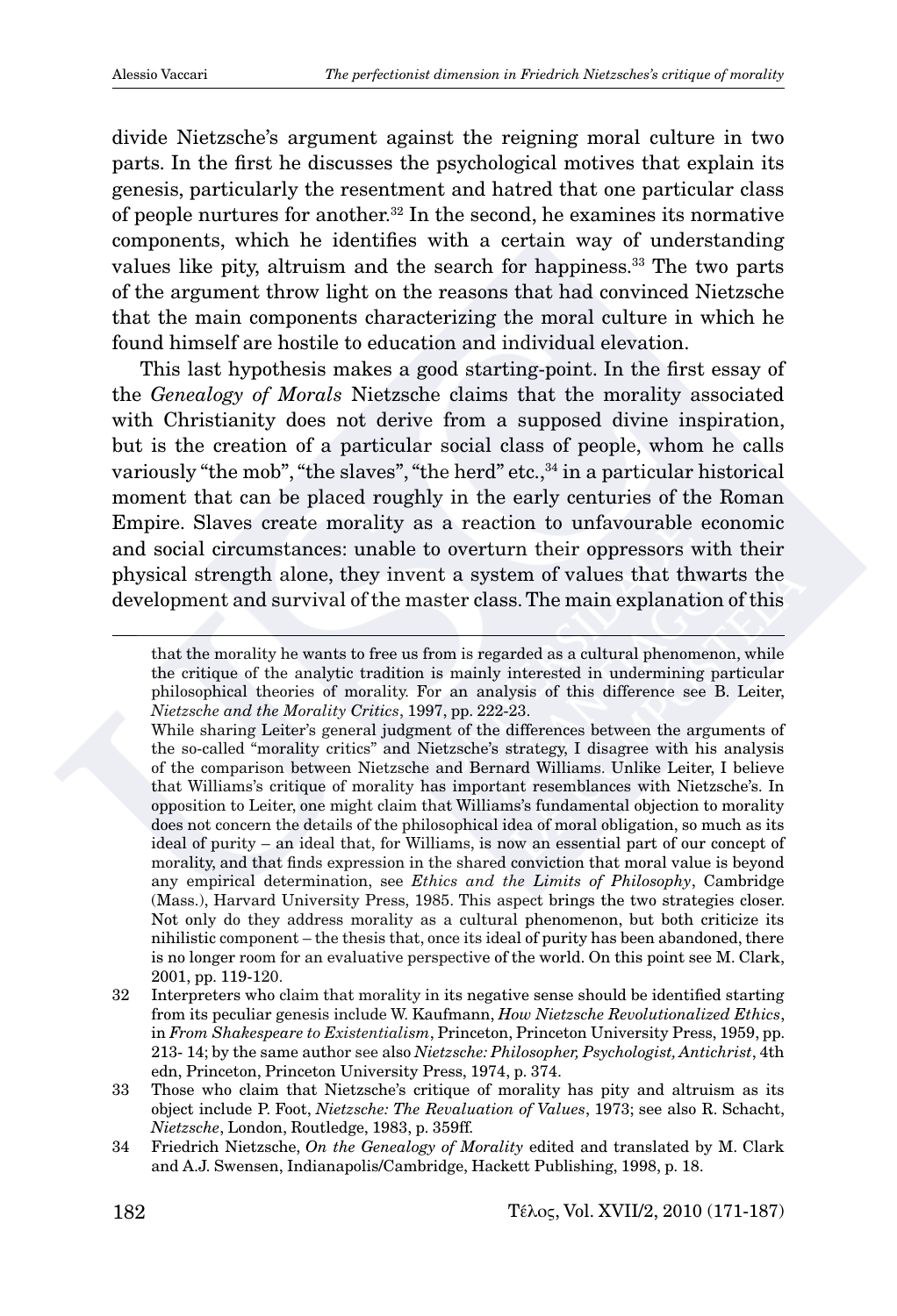Christian process of revaluing aristocratic values rests on a psychological state that Nietzsche calls resentment. It is a particular type of hatred caused by the perception of an unwelcome state of things that we cannot modify. For Nietzsche this feeling is always associated with the creation of a system of values that tends to discredit the damaging status quo. Most interpreters tends to agree that the discussion of resentment is proof of the fact that for Nietzsche the causes of the distinction between positive morality (aristocratic) and negative morality (plebeian) should be traced back to the characteristics of the biological type or social group of those that endorse them. These readings ignore the fact that the explanatory work in the *Genealogy* is always performed by mechanisms that are found at a psychological level and that only contingently end up coinciding with the social level.<sup>35</sup>

The focal point of Nietzsche's analysis is that resentment is the expression of a more general psychological orientation towards the world, which he calls reactive or "reaction".<sup>36</sup> For those in this condition evaluative judgments will tend to be a response to particular configurations of the world, that is to say, a reaction to something external to the self, rather than the expression of an inner certainty that derives from self-esteem. On this point Nietzsche writes

"Whereas all noble morality grows out of a triumphant yes-saying to oneself, from the outset slave morality says "no" to an "outside", to a "different", to a "not-self": and *this* "no" is its creative deed. This reversal of the valueestablishing glance – this *necessary* direction toward the outside instead of back onto oneself – belongs to the very nature of *ressentiment*: in order to come into being, slave-morality always needs an opposite and external world; it needs, psychologically speaking, external stimuli in order to be able to act at all, - its action is, from the ground up, reaction."37

This aspect of his critique of morality is further developed in those parts of the *Genealogy* in which he underlines that while morality in its inferior

 $T\hat{\epsilon} \lambda$ oς, Vol. XVII/2, 2010 (171-187) 183

<sup>35</sup> Nietzsche himself in section 260 of *Beyond Good and Evil*, azzino Montinari, in which he provides a summary of the arguments of the *Genealogy*, claims that the historical development of the two moralities eliminated sharp class divisions. The idea is that the reference to social classes, though it is fundamental for understanding the genesis of the distinction between the two moralities, cannot be regarded anymore as useful means for understanding the differences in the present.

<sup>36</sup> Friedrich Nietzsche, *Genealogy of Morals*, p. 19. On the reactive orientation towards the world and its importance in Nietzsche's philosophy see Gilles Deleuze, *Nietzsche and Philosophy*, New York, Columbia University Press, 1983 (originally published in French in 1962); and J. Richardson, *Nietzsche's System*, Oxford, Oxford University Press, 1996. For a more recent discussion, see S. May, *Nietzsche's Ethics and his 'War on Morality'*, Oxford, Clarendon Press, 1999, pp. 42-50.

<sup>37</sup> Friedrich Nietzsche, *Genealogy of Morals*, p. 19.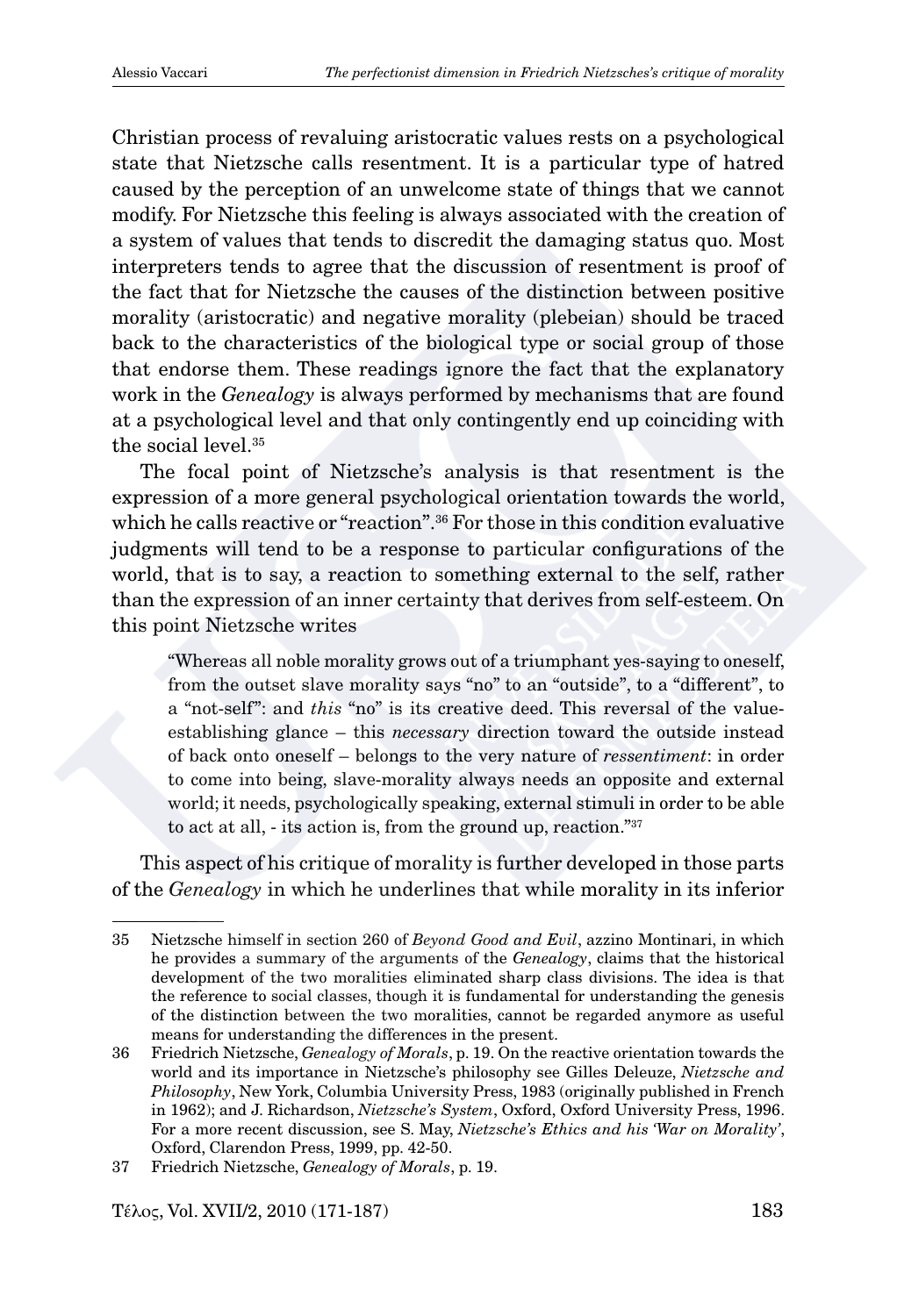sense is directed at actions (good or wicked), primitive morality assesses people in terms of their nobility. What makes a person noble is never directly his behaviour, but certain aspects of his character<sup>38</sup>, in particular what Nietzsche calls self-respect. In *Beyond Good and Evil*, written in the same years as the *Genealogy*, Nietzsche recalls

"- What is noble? What does the word "noble" still mean to us today? How do noble people reveal who they are, how can they be recognized under this heavy, overcast sky of incipient mob rule that makes everything leaden and opaque? – There are no actions that prove who they are, - actions are always ambiguous, always unfathomable -; and there are no "works" either […]. It is not works, it is *faith* that is decisive here, faith that establishes rank order (this old, religious formula now acquires a new and deeper meaning): some fundamental certainty that a noble soul has about itself, something that cannot be looked for, cannot be found, and perhaps cannot be lost either. – *The noble soul has reverence for itself*.–"39

The positive ethic that Nietzsche opposes to Christian culture in the *Genealogy of Morals* involves this same primacy of self-respect that was the distinctive mark of the appeal to morality invoked in *Schopenhauer as educator*. It is precisely the perfectionist theme that explains the rejection of any morality founded on resentment. This psychological condition leads inevitably to considering the judgment of value as something that emerges from comparison with what is outside us. According to the concept of morality that Nietzsche defended this reversal seemed unacceptable because it did not grasp the fact that value derives only from the educational relation that each of us has with his higher self.

The thesis of the continuity of perfectionism in the works of Nietzsche's maturity is further confirmed if we interpret the critique of morality as an attack on a particular agenda of rules. Let us concentrate on two of its most significant components: 1) the idea that happiness is good and suffering is bad and 2) the idea that forms of moral scruple deriving from a certain interpretation of pity and altruism are virtues.

<sup>38</sup> On this point see B. Leiter, 2002, p. 214, note 25. For a different interpretation, which claims that the virtue of nobility is expressed only through actions of a certain type, see Mark Bigotti, *Slave Morality, Socrates, and the Bushmen: A Reading of the First Essay of "On Genealogy of Morals*", "Philosophy & Phenomenological Research" 58 (1998),pp. 745-779, in particular p. 749.

<sup>39</sup> Friedrich Nietzsche, *Beyond Good and Evil* edited by Rolf-Peter Horstmann and J. Norman, Cambridge, Cambridge University Press, 2002 (2010), p. 172. Respect is a primary idea in Nietzsche's thoughts on virtue. It is clearly a respect different from that central to Kant's ethics. For Kant moral action, or, more precisely, good will, depends on respect for the moral law, while Nietzsche claims that the respect that matters in morality is identified with loyalty to one's true self.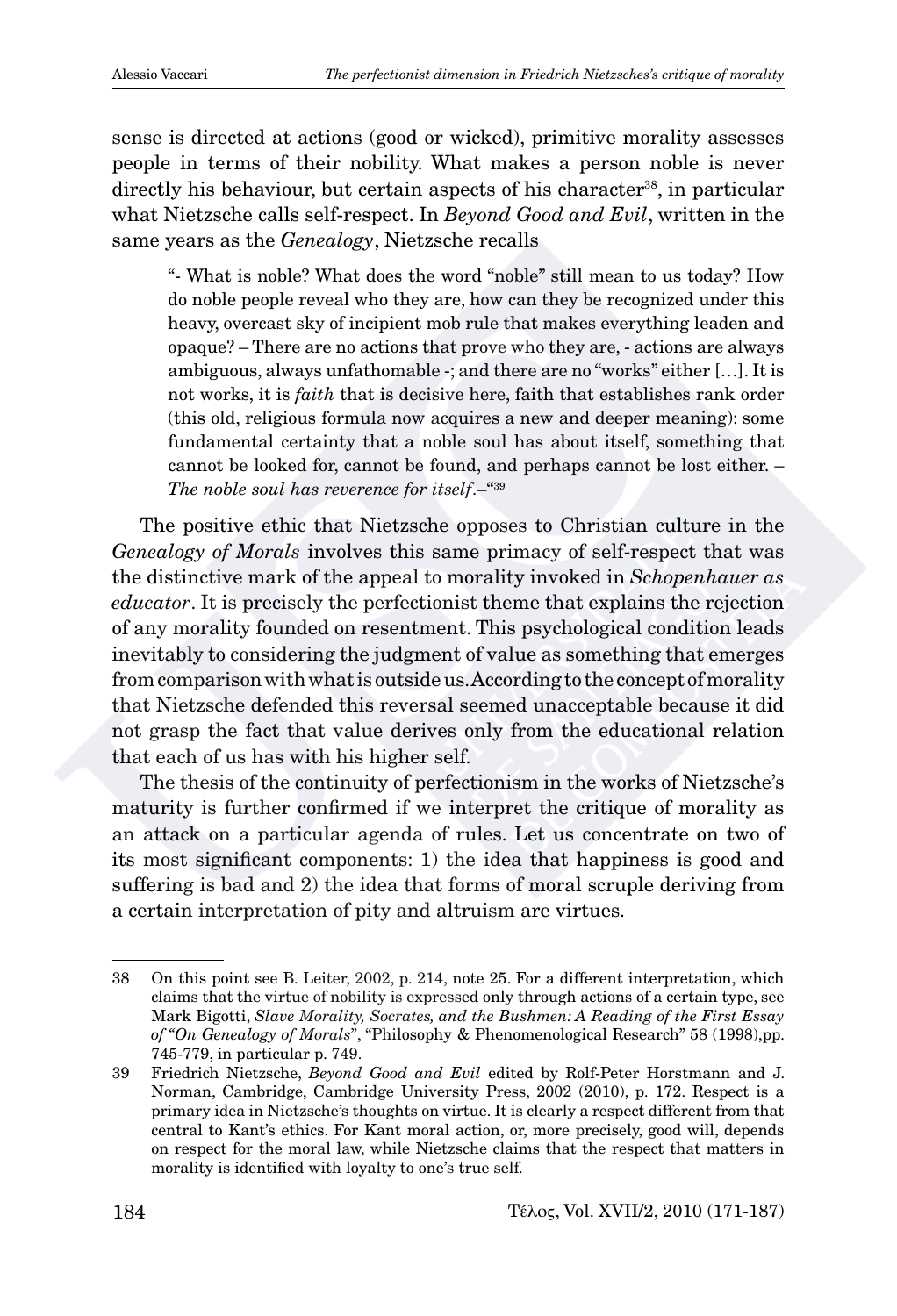Nietzsche deals wide-rangingly with the supposed value of happiness in Part Seven of *Beyond Good and Evil*, entitled *Our Virtues*. The discussion opens with an observation that is at first somewhat obscure on the simple-mindedness of some moral conceptions. The utilitarian culture and more generally the ways of thinking that measure the value of things by pleasure and pain are naïve because they regard as important what is actually secondary. Pleasure and pain are simply concomitant states of thought. But it is thought, by virtue of its shaping powers, that has value, not its side effects. The appeal to the educational capacity of thought becomes clearer when Nietzsche claims that the doctrine that prescribes an increase in humanity welfare and the elimination of his suffering makes "humanity … smaller", "renders people ridiculous and despicable" and "makes their decline into something *desirable*".40 A little further on, the Benthamite doctrine of the happiness of the greatest number is compared to a philosophy for animals:

"Ultimately, they all want *English* morality to be given its dues: since it is best for humanity, for the "general utility" or "the happiness of the majority" – no! the happiness of *England*. They want, with all the strength they can muster, to prove to themselves that striving for English happiness, I mean for comfort and fashion […] is the proper path to virtue as well, and, in fact, that whatever virtue has existed in the world so far has involved just this sort of striving. Not one of these clumsy, conscience-stricken herd animals (who set out to treat egoism as a matter of general welfare - ) wants to know or smell anything of the fact that "general welfare" is no ideal […]."41

The eudemonistic and utilitarian components of our moral culture debase human beings and make them like animals. A theme that has its roots in the context of the discussion in *Schopenhauer as educator* on the relation between culture and self- education. Nietzsche had claimed that the task of real art and real culture is to reveal our humanity, to educate us to recognizing what our real self is, while the lives of those in whom this precondition for the possibility of a moral life has not yet been fully achieved is characterized by "animality".42 The search for happiness, which he describes in this essay as the aim of the pseudo-culture he calls *the greed of the money-makers*, 43 is precisely one of the clearest lines of demarcation between "real men" and "pseudo-men" or animals. Nietzsche writes

<sup>40</sup> Friedrich Nietzsche, *Beyond Good and Evil*, p. 116.

<sup>41</sup> Friedrich Nietzsche, *Beyond Good and Evil*, p. 119.

<sup>42</sup> On this point see Conant, 2002, p. 224.

<sup>43</sup> Friedrich Nietzsche, *Schopenhauer as Educator*, p. 164.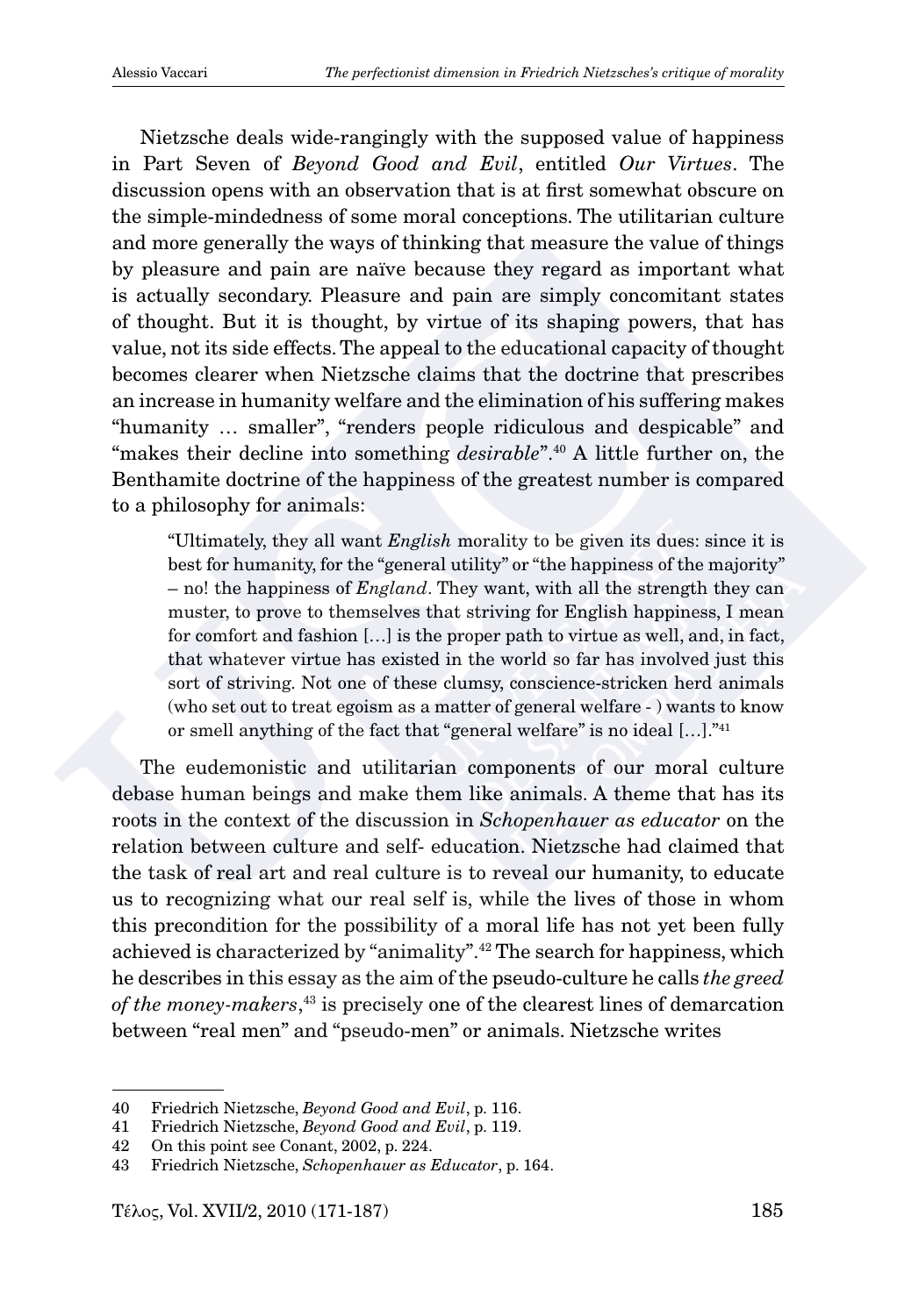"Yet let us reflect: where does the animal cease, where does man begin? – man, who is nature's sole concern! As long as anyone desires life as he desires happiness he has not yet raised his eyes above the horizon of the animal, for the only desires more consciously what the animal seeks through blind impulse. But that is what we all do for the greater part of our lives. Usually we fail to emerge out of animality, we ourselves are the animals whose suffering seems to be senseless.

But there are moments *when we realize this*: then the clouds are rent asunder, and we see that, in common with all nature, we are pressing towards man as towards something that stands high above us."44

The part of our moral pseudo-culture that prescribes the search for happiness is therefore an obstacle to achieving our humanity, which is the essential condition for a moral existence.

The negative judgment on the Christian interpretation of pity and altruism has similar origins. In the *Preface* to the *Genealogy of Morals* Nietzsche goes so far as to claim that, all things considered, the question of the current "*value* of morality" is reduced to that of "the value of the unegoistic", or that combination of instincts deriving from compassion and sympathetic feeling.45 Nietzsche criticizes these features, starting from two different types of consideration. First, they tend to be associated with dispositions such as abnegation and self-sacrifice, causing that general attitude towards the world that Nietzsche calls "selflessness". Those affected by this pathology relate to moral questions with impersonal and cold detachment, as pure intellect, and for this reason they can never completely grasp them.46 Secondly, sympathy for others is converted into a tendency to consider the elimination of suffering in others as the first principle of morality.47 Nietzsche observes that this vocation to bring succour, even in cases in which it does not become a tyrannical imposition on others, is never really useful to people. Recalling the perfectionist theme of the third Untimely Meditation, Nietzsche claims that we act in the interest of others not when we help them but when we educate them.

 "[…] by *creating* something out of oneself that the other can behold with pleasure: a beautiful, restful, self-enclosed garden perhaps, with high walls against storms and the dust of the roadway but also a hospitable gate."48

<sup>44</sup> Friedrich Nietzsche, *Schopenhauer as Educator*, pp. 157-58.

<sup>45</sup> See the *Preface* of *Genealogy of Morals*, p. 4.

<sup>46</sup> See *The Gay Science and Idylls from Messina* edited by B. Williams, Cambridge, Cambridge University Press, 2001 (2010), p. 202.

<sup>47</sup> See *Daybreak*. *Thoughts on the Prejudices of Morality* edited by M. Clark and B. Leither, Cambridge, Cambridge University Press, 1997 (2009), pp. 105-106.

<sup>48</sup> Friedrich Nietzsche, *Daybreak*, p. 106.